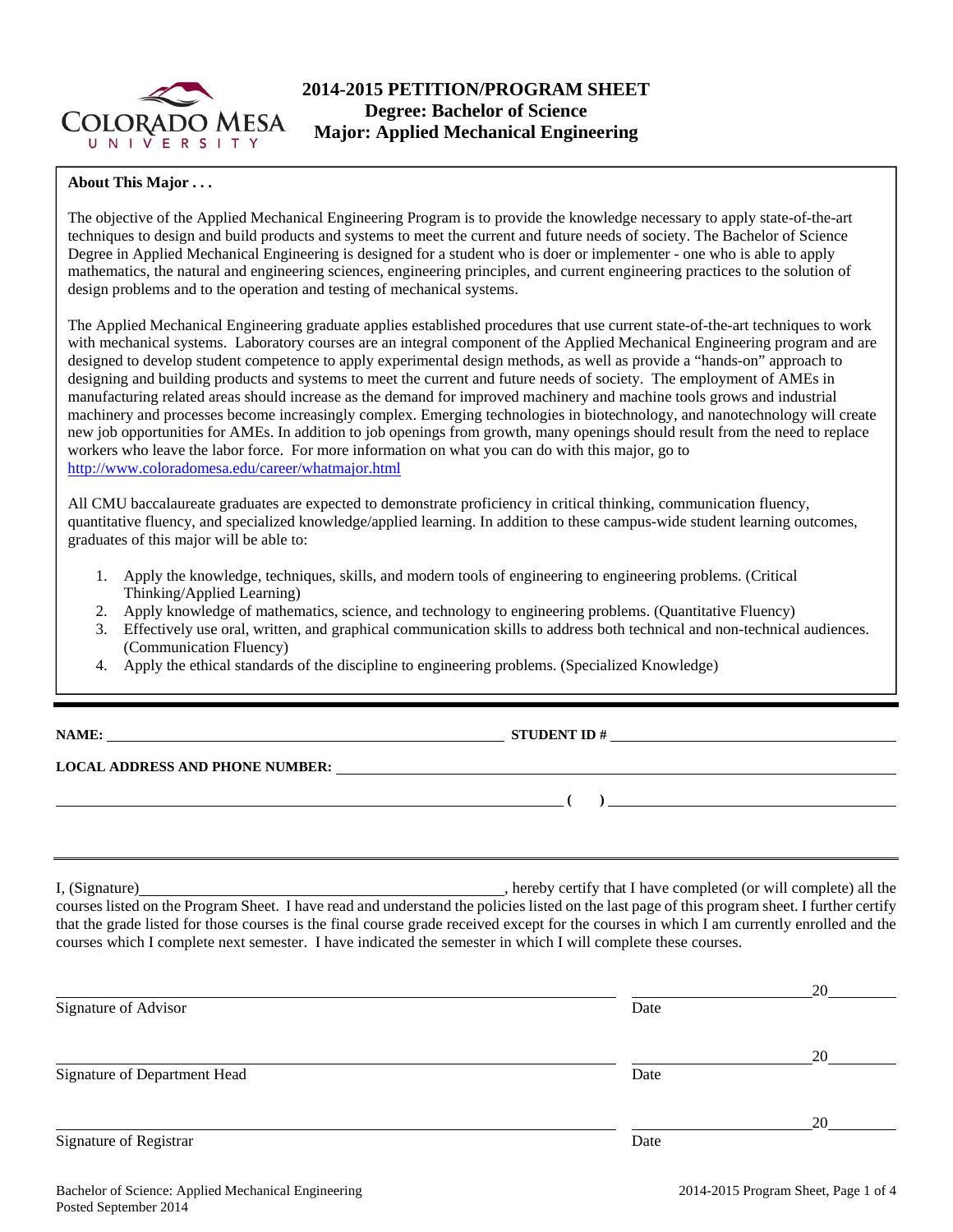**Student should work closely with a faculty advisor when selecting and scheduling courses prior to registration.**  Degree Requirements:

- 125 semester hours total (Students must complete a minimum of 30 of the last 60 hours of credit at CMU, with at least 15 semester hours in major discipline courses numbered 300 or higher).
- 40 upper division credits (A minimum of 15 taken within the major at CMU)
- 2.00 cumulative GPA or higher in all CMU coursework
- 2.00 cumulative GPA or higher in coursework toward the major content area
- Pre-collegiate courses (usually numbered below 100) cannot be used for graduation.
- When filling out the program sheet a course can be used only once.
- A student must follow the CMU graduation requirements either from 1) the program sheet for the major in effect at the time the student officially declares a major; or 2) a program sheet for the major approved for a year subsequent to the year during which the student officially declares the major and is approved for the student by the department head. Because a program may have requirements specific to the degree, the student should check with the faculty advisor for additional criteria. It is the student's responsibility to be aware of, and follow, all requirements for the degree being pursued. Any exceptions or substitutions must be approved by the student's faculty advisor and Department Head.
- See the "Undergraduate Graduation Requirements" in the catalog for additional graduation information.
- A student must receive a "C" or higher in any class that is a pre-requisite for a subsequent class.

**GENERAL EDUCATION REQUIREMENTS** (31 semester hours) See the current catalog for a list of courses that fulfill the requirements below. If a course is on the general education list of options and a requirement for your major, you must use it to fulfill the major requirement and make a different selection within the general education requirement.

Course No Title Sem.hrs Grade Term **English** (6 semester hours, must receive a grade of "C" or better and must be completed by the time the student has 60 semester hours.)

| <b>ENGL 111 English Composition</b>                       |  |  |
|-----------------------------------------------------------|--|--|
| <b>ENGL 112 English Composition</b>                       |  |  |
| (ENCI 120 Honors English may be substituted for ENCI 111) |  |  |

(ENGL 129, Honors English, may be substituted for ENGL 111 & ENGL 112.)

**Math:** (3 semester hours, must receive a grade of "C" or better, must be completed by the time the student has 60 semester hours.)

MATH 135 Engineering Calculus I  $4*$ 

\*3 credits apply to the General Ed requirements and 1 credit applies to Foundation Courses

\_\_\_\_\_\_ \_\_\_\_ \_\_\_\_\_\_\_\_\_\_\_\_\_\_\_\_\_\_\_\_\_\_\_\_ \_\_\_\_ \_\_\_\_\_ \_\_\_\_\_\_\_\_

\_\_\_\_\_\_ \_\_\_\_ \_\_\_\_\_\_\_\_\_\_\_\_\_\_\_\_\_\_\_\_\_\_\_\_ \_\_\_\_ \_\_\_\_\_ \_\_\_\_\_\_\_\_

**Humanities** (3 semester hours)

**Social and Behavioral Sciences** (6 semester hours)

SOCI 120 Technology and Society 3

Course No Title Sem.hrs Grade Term/Trns **Natural Sciences** (7 semester hours, one course must include a lab) PHYS 131 \_\_\_\_\_\_\_\_\_\_\_\_\_\_\_\_\_\_\_\_\_\_\_\_ 4 \_\_\_\_\_ \_\_\_\_\_\_\_\_

PHYS 131L 1 CHEM 131 \_\_\_\_\_\_\_\_\_\_\_\_\_\_\_\_\_\_\_\_\_\_\_\_ 4\* \_\_\_\_\_ \_\_\_\_\_\_\_\_

\*2 credits apply to the General Ed requirements and 2 credits apply to Foundation Courses

**History** (3 semester hours) HIST \_\_\_\_ \_\_\_\_\_\_\_\_\_\_\_\_\_\_\_\_\_\_\_\_\_\_\_\_ \_\_\_\_ \_\_\_\_\_ \_\_\_\_\_\_\_\_

**Fine Arts** (3 semester hours)

## **OTHER LOWER DIVISION REQUIREMENTS** (6 semester hours)

\_\_\_\_\_\_ \_\_\_\_ \_\_\_\_\_\_\_\_\_\_\_\_\_\_\_\_\_\_\_\_\_\_\_\_ \_\_\_\_ \_\_\_\_\_ \_\_\_\_\_\_\_\_

| <b>Kinesiology</b> (3 semester hours) |                              |  |  |
|---------------------------------------|------------------------------|--|--|
|                                       | KINE 100 Health and Wellness |  |  |
|                                       |                              |  |  |
|                                       | KINA 1                       |  |  |
|                                       |                              |  |  |

**Applied Studies** (3 semester hours) SPCH 102 Speechmaking 3

**FOUNDATION COURSES** (12 semester hours) Must complete

| with a "C" or higher.                                         |    |
|---------------------------------------------------------------|----|
| <b>CHEM 131</b>                                               | 4* |
| *2 credits apply to the General Ed requirements and 2 credits |    |
| apply to foundation courses                                   |    |
| CHEM 131L                                                     |    |
| MAMT 102 Intro to Machine Shop                                |    |
| MATH 135 Engineering Calculus I                               | 4* |
| *3 credits apply to the General Ed requirements and 1 credit  |    |
| applies to foundation courses                                 |    |
| MATH 136 Engineering Calculus II                              |    |
| MAMT 105 Print Reading & Sketching                            |    |
| MAMT 106 Geometrical Dim & Tolerancing 1                      |    |

#### **APPLIED MECHANICAL ENGINEERING MAJOR**

**REQUIREMENTS** (76 semester hours) **Must** pass all courses with a grade of "C" or higher.

**Basic Engineering Courses** (19 semester hours)

| <b>ENGR 101</b> | Introduction to Engineering            | 1 |  |
|-----------------|----------------------------------------|---|--|
| <b>ENGR 125</b> | CAD and Fabrication                    | 3 |  |
| <b>ENGR 140</b> | First-Year Engr. Projects              | 3 |  |
| <b>ENGR 224</b> | Materials Science                      | 2 |  |
|                 | ENGR 224L Materials Science Lab        |   |  |
| <b>ENGR 225</b> | Intro to Manufacturing                 | 3 |  |
| <b>ENGR 261</b> | <b>Statics and Structures</b>          | 3 |  |
| <b>ENGR 263</b> | Mechanics of Solids                    | 3 |  |
|                 |                                        |   |  |
|                 | <b>AME Courses</b> (36 semester hours) |   |  |
| <b>ENGR 305</b> | Engr Econ & Ethics                     | 2 |  |
| <b>ENGR 312</b> | <b>Engr Thermodynamics</b>             | 3 |  |
| <b>ENGR 317</b> | Fund of Cir and Elect                  | 3 |  |
| <b>ENGR 321</b> | <b>Fluid Mechanics</b>                 | 3 |  |
| <b>ENGR 325</b> | <b>Component Design</b>                | 3 |  |
| <b>ENGR 343</b> | Dynamics                               | 3 |  |
| <b>ENGR 345</b> | Engr Integration I                     | 3 |  |
| <b>ENGR 385</b> | Engr Integration II                    | 3 |  |
| <b>ENGR 410</b> | Professionalism Seminar                |   |  |

Bachelor of Science: Applied Mechanical Engineering 2014-2015 Program Sheet, Page 2 of 4 Posted September 2014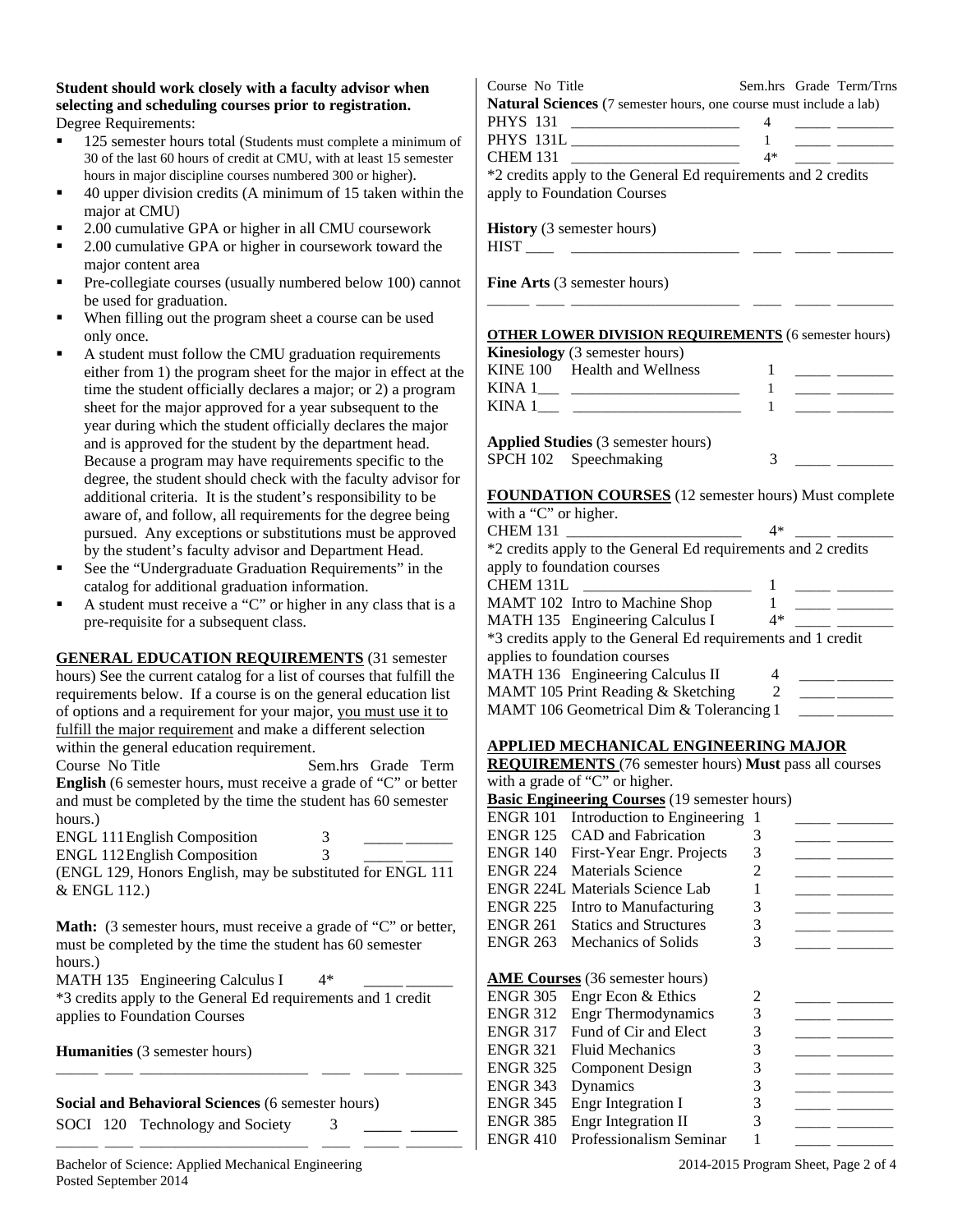| ENGR 427 Measurements Lab           |               |  |
|-------------------------------------|---------------|--|
| <b>ENGR 435</b> Industrial Controls | 3             |  |
| ENGR 445 AME Design Proj I          | 3             |  |
| ENGR 446 Writing for Design Proj    |               |  |
| ENGR 485 AME Design Proj II         | $\mathcal{R}$ |  |
|                                     |               |  |

#### **Other Required Courses** (9 semester hours)

| $\text{C}\text{S}\text{C}\text{I}$ 130 Intro to Engineering Computing 3 |  |
|-------------------------------------------------------------------------|--|
| ENGL 425 Scientific Writing                                             |  |
| STAT 305 Engr Statistics $& QC$                                         |  |

 $\overline{S}$   $\overline{S}$   $\overline{S}$   $\overline{S}$   $\overline{S}$   $\overline{S}$   $\overline{S}$   $\overline{S}$   $\overline{S}$   $\overline{S}$   $\overline{S}$   $\overline{S}$   $\overline{S}$   $\overline{S}$   $\overline{S}$   $\overline{S}$   $\overline{S}$   $\overline{S}$   $\overline{S}$   $\overline{S}$   $\overline{S}$   $\overline{S}$   $\overline{S}$   $\overline{S}$   $\overline{$ 

# **Applied Mechanical Engineering Options**(12 semester hours,

including upper division technical electives as necessary) Students complete either the Manufacturing Option or the Energy & Power Option

## Manufacturing Option (12 semester hours)

| <b>ENGR 425 Advanced Manufacturing</b>    | 3 |  |
|-------------------------------------------|---|--|
| <b>Manufacturing Elective</b>             | 3 |  |
| Manufacturing Elective                    | 3 |  |
| <b>General Tech Elective</b>              | 3 |  |
| Energy & Power Option (12 semester hours) |   |  |
| ENGR 336 Heat & Power                     |   |  |
| $ENCD$ 426 $Fbuild$ Dower Systems         |   |  |

| <b>ENGR 436 Fluid Power Systems</b>    |  |
|----------------------------------------|--|
| <b>ENGR 460 Energy Systems</b>         |  |
| <b>ENGR 465 Electric Power Systems</b> |  |